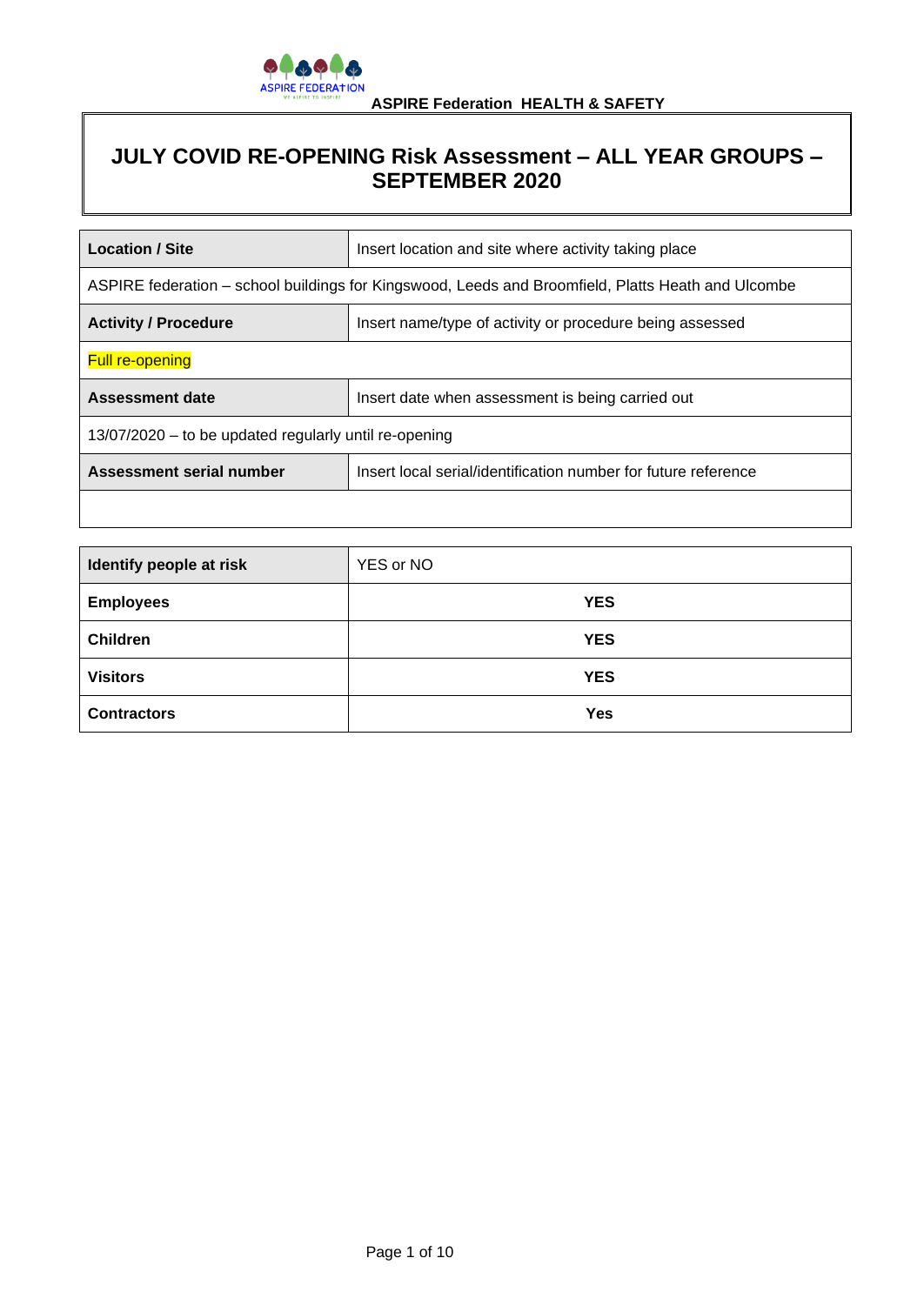

**Identify hazard** Record the hazard that could cause harm or injury – add appropriate detail about the type and location of hazards

**Lack of social distancing in the classroom** resulting in direct transmission of the virus

**Control measures** List your control measures required to reduce risk – add appropriate detail about the type and location of controls

- 1. Remove excess furniture to increase space
- 2. Year 2 year 6 set format of furniture to be followed Children seated in rows forward facing tables
- 3. Recognition Class Charter created for and with the children (Include instructions how to line up (1 metre away), use of toilet, moving around the classroom and school) Charter re-visited and modelled many times a day and linked to school behaviour system – lots of recognition of adherence to policy
- 4. Lessons planned for individual work or paired work (not group work in first instance)
- 5. Where possible staff to be at front or side or back of room
- 6. Conversation in the classroom from adult height, where appropriate
- 7. If close feedback or communication needed side to side not facing child
- 8. Set seating plan so children have their desk which is the same every day
- 9. Coats kept on pegs children sent in small groups to hang up and collect coats supervised when not in the classroom
- 10. Children stay in their class for the majority of the time, and can only mix with other children in their larger bubble
- 11. Playtimes in bubbles see rota in handbook. Lunch times in two sittings see timings in handbook
- 12. When moving around children move in small groups and managed by teacher to carpet and to tables etc.
- 13. Sitting on the carpet needs to be as spread out as possible (some could sit at desks)
- 14. Water bottle on desks or under desk to remove need of children moving around classrooms
- 15. Ensure good ventilation in each classroom all day (windows or doors open)
- 16. PE outside for first 4 weeks, and then we will review and decide how we can appropriately socially distance in the hall

17. BUBBLES:

Children - Majority of the school day will be in classes, break time and lunch time in bubbles Staff – majority of the school day will be in class bubbles, staff can move around

NB Ensure 2 metre clear access to all exits

**Identify hazard** Record the hazard that could cause harm or injury – add appropriate detail about the type and location of hazards

# **Lack of social distancing using toilets and poor hygiene** resulting in direct and indirect transmission of the virus

**Control measures** List your control measures required to reduce risk – add appropriate detail about the type and location of controls

1. Toilets – Boys and girls – cleaned daily by cleaning staff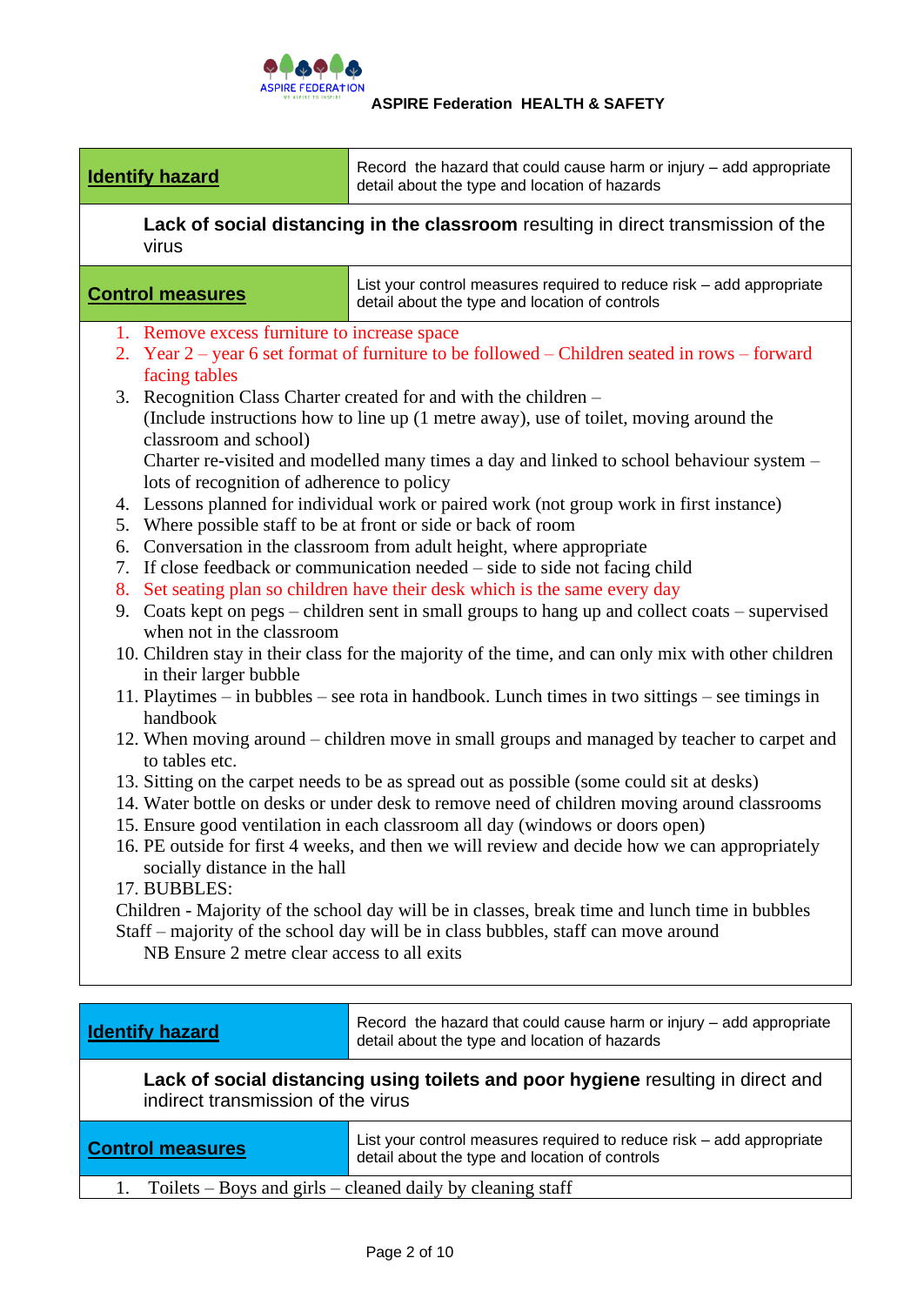

- 2. Children instructed if cubicles are in use wait outside
- 3. Close middle sink
- 4. Children reminded often to wash hands or use hand gel after using the toilet
- 5. Extra Signs in toilet re washing hands
- 6. Wedges for the toilet external toilet doors if not fire doors.
- 7. Extra soap ordered to ensure we do not run out

**Identify hazard** Record the hazard that could cause harm or injury – add appropriate detail about the type and location of hazards

# **Lack of social distancing waiting to enter classroom in morning** resulting in direct transmission of the virus

| <b>Control measures</b>                                                                       | List your control measures required to reduce risk – add appropriate<br>detail about the type and location of controls |
|-----------------------------------------------------------------------------------------------|------------------------------------------------------------------------------------------------------------------------|
| 1. Markers outside the classrooms for the children and parents to wait $-1/2$ metre apart $-$ |                                                                                                                        |

- depending on space in site preferably using flowers and butterflies as at Kingswood 2. Face coverings optional for adults and children when waiting and on site – removal on entry – in tissue bin (one in each class) – if reusable – given to parent to take home – removal decision based on child's mental health and risk (SLT to be consulted if child wants or needs
- to wear in school.) 3. Instructions shared re social distancing between families in the morning with parents and children – via weekly letter from EHT
- 4. Signage for parents and children to remain socially distanced
- 5. Staggered drop off and pick up times for different year groups see times in parent letter and handbook

**Identify hazard** Record the hazard that could cause harm or injury – add appropriate detail about the type and location of hazards

**Lack of social distancing during playtimes and lunchtimes** resulting in direct transmission of the virus

**Control measures** List your control measures required to reduce risk – add appropriate detail about the type and location of controls

- 1. Staggered playtimes and/or allocated play area
- 2. Reduced playtime equipment hard surfaces and can be easily cleaned (Equipment to be allocated per bubble)
- 3. Games discussed which encourage social distancing
- 4. Staff supervision throughout year group staff not to mix and ensure more than 2 metre distancing between each other.

| <b>Identify hazard</b>                                                                    | Record the hazard that could cause harm or injury – add appropriate<br>detail about the type and location of hazards   |
|-------------------------------------------------------------------------------------------|------------------------------------------------------------------------------------------------------------------------|
| Lack of social distancing when eating lunch resulting in direct transmission of the virus |                                                                                                                        |
| <b>Control measures</b>                                                                   | List your control measures required to reduce risk – add appropriate<br>detail about the type and location of controls |
| 1. Children eat in two sittings - see parent letter / handbook for timings                |                                                                                                                        |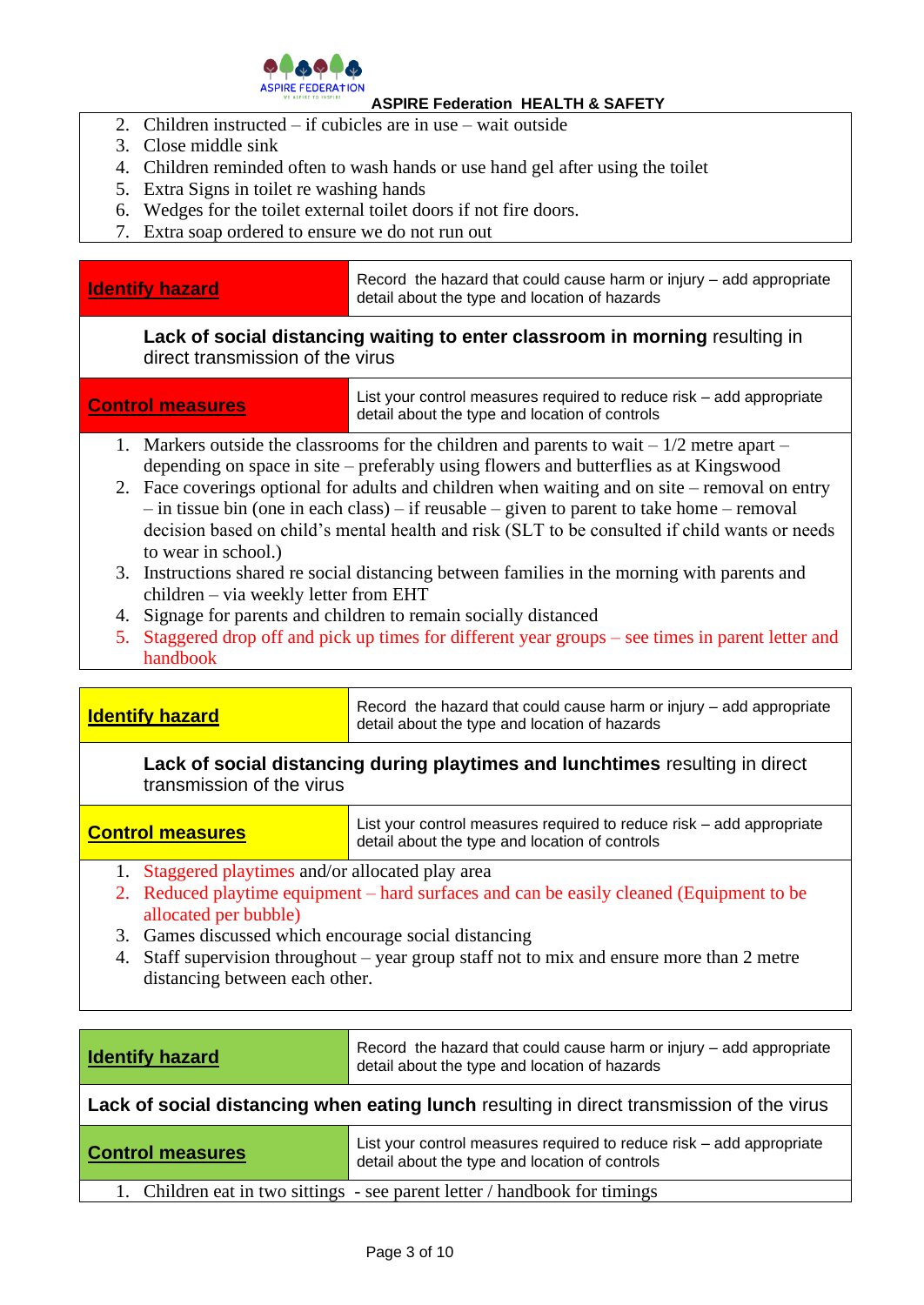

- 2. Children seated at tables within bubble groups, social distancing achieved on tables as far as possible
- 3. Heads of school to devise rotas to ensure both playground and hall are supervised.

**Identify hazard** Record the hazard that could cause harm or injury – add appropriate detail about the type and location of hazards

**Lack of social distancing in the corridors** resulting in direct transmission of the virus

**Control measures** List your control measures required to reduce risk – add appropriate detail about the type and location of controls

- 1. Children staying in their classroom and accessing outside from classroom door
- 2. One boy and one girl going to toilet at one time
- 3. Messages to office via one child and written message
- 4. Agree instructions with children concerning going and returning to toilet
- 5. When moving class around the school 1 metre between children one adult at back insisting the distance is maintained – regular practice this in the first few days – Staff keeping at least one metre away from children
- 6. Cloakroom areas cleared and used for passing areas COVID LAYBYS!

**Identify hazard** Record the hazard that could cause harm or injury – add appropriate detail about the type and location of hazards

# **Contact of shared resources** resulting in indirect transmission of the virus

**Control measures** List your control measures required to reduce risk – add appropriate detail about the type and location of controls

- 1. Children have own pencil cases ( see parent letter) from year 3 6 key stage 1 to have own equipment – provided by school, which stays on tables and only used by that child.
- 2. Tubs of resources for pairs if needed maths cubes etc
- 3. Tables, door handles and other surfaces cleaned with disinfectant every night
- 4. Lessons planned so resources are paired and not group
- 5. Children allocated a white board and have on their desk
- 6. Resources on tables ready for lesson and not distributed within the lesson
- 7. Children encouraged to wash hands / use hand gel before lessons and after each lesson
- 8. Outdoor playground equipment allocated to year group children and cleaned each day at the end of the day
- 9. Resources left on front tables for cleaning if shared within the day
- 10. All surfaces left clear at end of the day

| Record the hazard that could cause harm or injury $-$ add appropriate<br><b>Identify hazard</b><br>detail about the type and location of hazards |  |
|--------------------------------------------------------------------------------------------------------------------------------------------------|--|
|--------------------------------------------------------------------------------------------------------------------------------------------------|--|

# **Emotional distress of the children**

**Control measures** List your control measures required to reduce risk – add appropriate detail about the type and location of controls

- 1. Recovery curriculum planned with well being content daily for first four weeks
- 2. Phased transition first week to suggested timetable to support children's mental health and build relationships with adults in their classrooms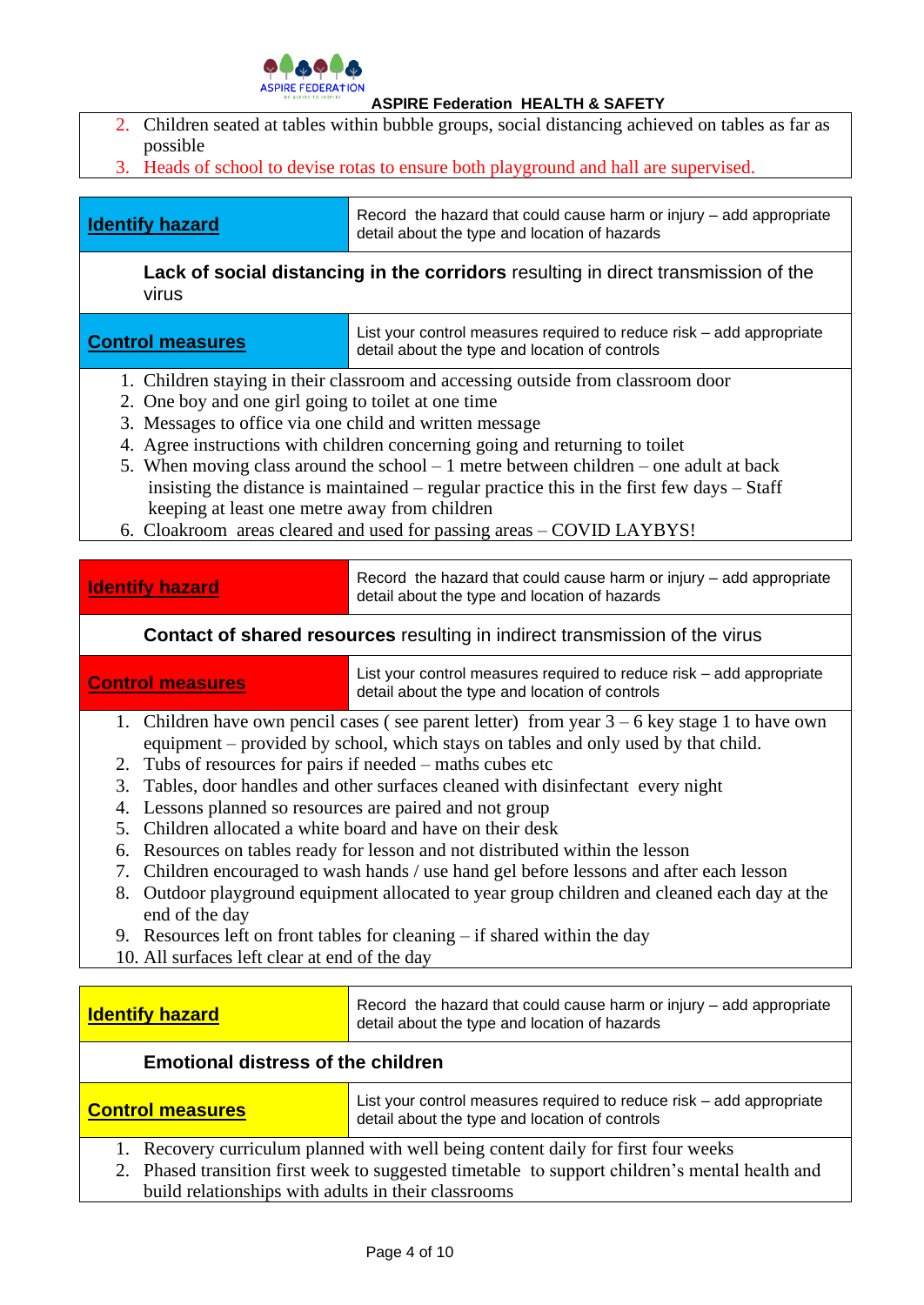

- 3. Pupil passports to be completed within first few weeks to identify children that may need individual Thrive support
- 4. Individual risk assessments for children with special educational and behavioural needs
- 5. Zoom transition meetings between staff
- 6. Recovery curriculum to be delivered for first few weeks to support children's well-being slowly increasing the cognitive load

resulting in direct transmission of the virus

**Control measures** List your control measures required to reduce risk – add appropriate detail about the type and location of controls

- 1. Seek expert guidance from special schools re support for children with behaviour difficulties – that might need restraint and display spitting, biting etc. Leading to individual risk assessments
- 2. Masks purchased if needed instructions form PHE re cleaning so issued to individuals
- 3. Extra disposable aprons ordered
- 4. Extra gloves ordered
- 5. Reduced timetable / exclusion / inclusion considered if necessary if children are acting in a way staff are put at risk
- 6. Personal care PPE (mask, gloves and apron)
- 7. Administering first aid to be carried out side to side, using verbal instructions if possible. Gloves to be worn at all times and consider face shield and mask
- 8. If child has temperature or new and continuous cough child taken to COVID isolation bay in allocated space (staff to keep 2 metre distance when escorting them or wear PPE) Staff to put on PPE and take temperature. If child has temperature or new cough then inform office and parents will be contacted. Staff in PPE to stay with child until parent arrives. Siblings also sent home. Parent told to get test and keep children off school until test has been returned. Member of SLT to make decision re children returning to school. Member of staff who was with child – removes PPE in disabled toilet by office and place in yellow bins, wash hands and use hand gel. (Staff can return to work after this situation)
- 9. Staff can also use PPE when in close contact with pupils in a first aid situation Pls note the Government guidance states "Wearing face coverings or face masks is not recommended"

**Identify hazard** Record the hazard that could cause harm or injury – add appropriate detail about the type and location of hazards

**Risk of spreading virus due to poor hygiene** resulting in indirect transmission of the virus

**Control measures** List your control measures required to reduce risk – add appropriate detail about the type and location of controls

- 1. Hand gel dispenser inside of all classrooms
- 2. Hand gel order in large quantities
- 3. Extra soap dispensers and re-fills in each classroom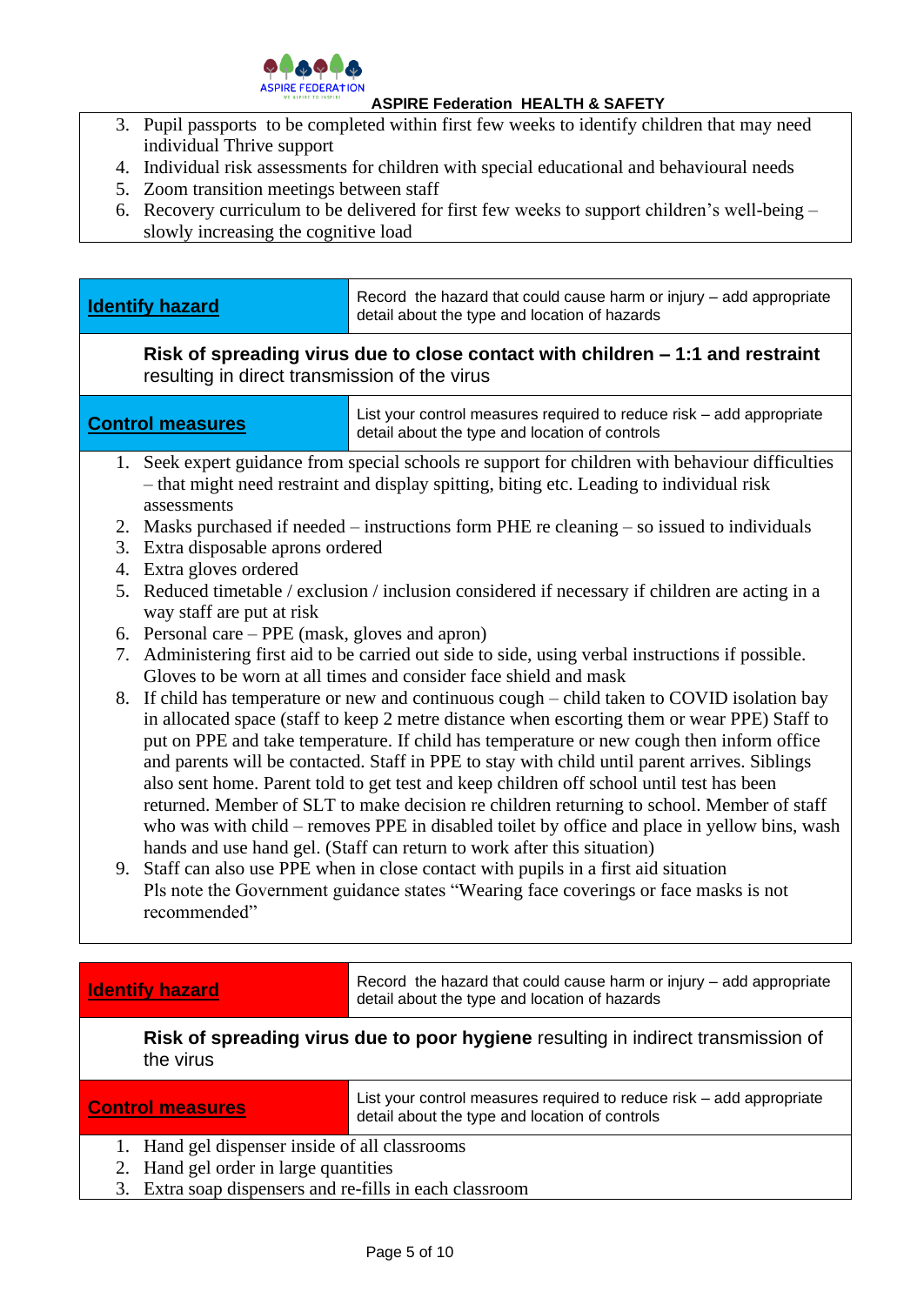

- 4. Children handwash or hand gel on entry to school, before break, after break, before lunch, after lunch, leaving school, using the toilet and any time they cough or sneeze
- 5. Washing hands posters replaced in all washing areas
- 6. Reminders how to wash hands properly videos and posters
- 7. Procedure agreed for children to wash hands so thorough hand washing soap walk to back of line, rubbing hands and then rinse off when back to the front of the line.
- 8. Timetables created to enable all children to wash hands before and after lunch, after break if not possible hand gel used.

| <b>Identify hazard</b> | Record the hazard that could cause harm or injury – add appropriate<br>detail about the type and location of hazards |
|------------------------|----------------------------------------------------------------------------------------------------------------------|
|                        |                                                                                                                      |

**Risk of infection due to lack of cleaning** resulting in indirect transmission of the virus

**Control measures** List your control measures required to reduce risk – add appropriate detail about the type and location of controls

- 1. All surfaces, handles, toilets and shared equipment will be cleaned each day using disinfectant
- 2. PPE will be worn by all cleaning staff
- 3. Reading books given and collected out once a week home reading record, and homework books the same. Please leave 48 hours before sending home again
- 4. Soft furnishings and soft / cloth toys will be removed from use in classrooms
- 5. Shared resources left on front desks for cleaning at end of the day
- 6. Toilets cleaned daily
- 7. Anti-bac spray in each classroom to be used as teacher sees necessary
- 8. Displays to be designed to engage children but not encourage touching so decoration above the children's heads and class doors to be left clear.

| <b>Identify hazard</b>                                                                                                                                                                                                                                                                                                                                                                                                                                                                                                                    | Record the hazard that could cause harm or injury - add appropriate<br>detail about the type and location of hazards   |
|-------------------------------------------------------------------------------------------------------------------------------------------------------------------------------------------------------------------------------------------------------------------------------------------------------------------------------------------------------------------------------------------------------------------------------------------------------------------------------------------------------------------------------------------|------------------------------------------------------------------------------------------------------------------------|
| Risk of illness of vulnerable staff and family members through direct and indirect<br>transmission of the virus                                                                                                                                                                                                                                                                                                                                                                                                                           |                                                                                                                        |
| <b>Control measures</b>                                                                                                                                                                                                                                                                                                                                                                                                                                                                                                                   | List your control measures required to reduce risk – add appropriate<br>detail about the type and location of controls |
| 1. Those who are clinically extremely vulnerable or living with those that are clinically<br>extremely vulnerable to complete personal risk assessment – based on staff risk assessment.<br>These staff to keep strict social distancing from other adults and as much social distancing<br>from children as possible.<br>Agree if staff are allowed to wear PPE when in school if they wish<br>2.<br>Issuing of all relevant risk assessments to staff concerning re-turning to work – and allow<br>3.<br>them to comment and contribute |                                                                                                                        |

**Identify hazard** Record the hazard that could cause harm or injury – add appropriate detail about the type and location of hazards

**Risk of illness of vulnerable children and family members** through direct and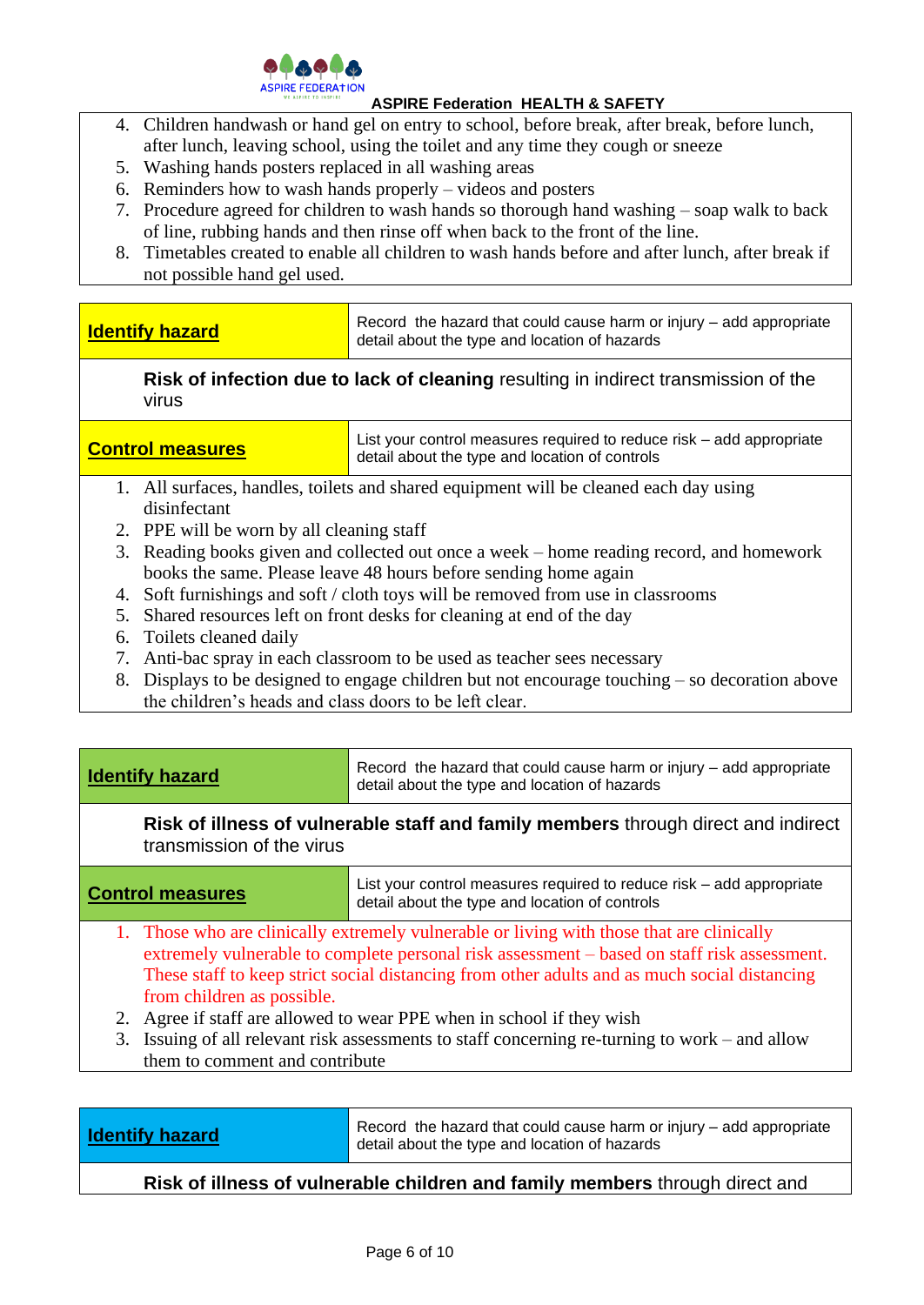

| indirect transmission of the virus |                                                                                                                                                                                                              |
|------------------------------------|--------------------------------------------------------------------------------------------------------------------------------------------------------------------------------------------------------------|
| <b>Control measures</b>            | List your control measures required to reduce risk – add appropriate<br>detail about the type and location of controls                                                                                       |
|                                    | Children who are extremely clinically vulnerable or are living with anyone who is extremely<br>न्दर पर पालिक पालिक पालिक पालिक को पालिक पालिक को पालिक पालिक पालिक पालिक पालिक पालिक पालिक पालिक पालिक पालिक |

clinically vulnerable if have concerns to have discussion with HT and individual risk assessment completed if necessary.

| <b>Identify hazard</b>  | Record the hazard that could cause harm or injury – add appropriate<br>detail about the type and location of hazards   |
|-------------------------|------------------------------------------------------------------------------------------------------------------------|
|                         |                                                                                                                        |
| <b>Control measures</b> | List your control measures required to reduce risk - add appropriate<br>detail about the type and location of controls |
|                         |                                                                                                                        |

| <b>Identify hazard</b>  | Record the hazard that could cause harm or injury – add appropriate<br>detail about the type and location of hazards   |
|-------------------------|------------------------------------------------------------------------------------------------------------------------|
|                         |                                                                                                                        |
| <b>Control measures</b> | List your control measures required to reduce risk – add appropriate<br>detail about the type and location of controls |
|                         |                                                                                                                        |

| <b>Identify hazard</b>  | Record the hazard that could cause harm or injury – add appropriate<br>detail about the type and location of hazards   |
|-------------------------|------------------------------------------------------------------------------------------------------------------------|
|                         |                                                                                                                        |
| <b>Control measures</b> | List your control measures required to reduce risk – add appropriate<br>detail about the type and location of controls |
|                         |                                                                                                                        |

| <b>OVERALL level of risk</b>        | Consider level of risk following use of control measures<br>HIGHLIGHT the appropriate assessment of risk |                                                          |                                                |
|-------------------------------------|----------------------------------------------------------------------------------------------------------|----------------------------------------------------------|------------------------------------------------|
| <b>NOT REDUCED THE OVERALL RISK</b> |                                                                                                          | <b>REDUCED THE OVERALL</b><br><b>RISK TO SOME DEGREE</b> | <b>CONSIDERABLY REDUCED THE</b><br><b>RISK</b> |
| <b>Assessor's comments</b>          | Insert comments relevant to findings as appropriate                                                      |                                                          |                                                |
|                                     |                                                                                                          |                                                          |                                                |

| Name of assessor | Signature of assessor | <b>Date</b> |
|------------------|-----------------------|-------------|
|------------------|-----------------------|-------------|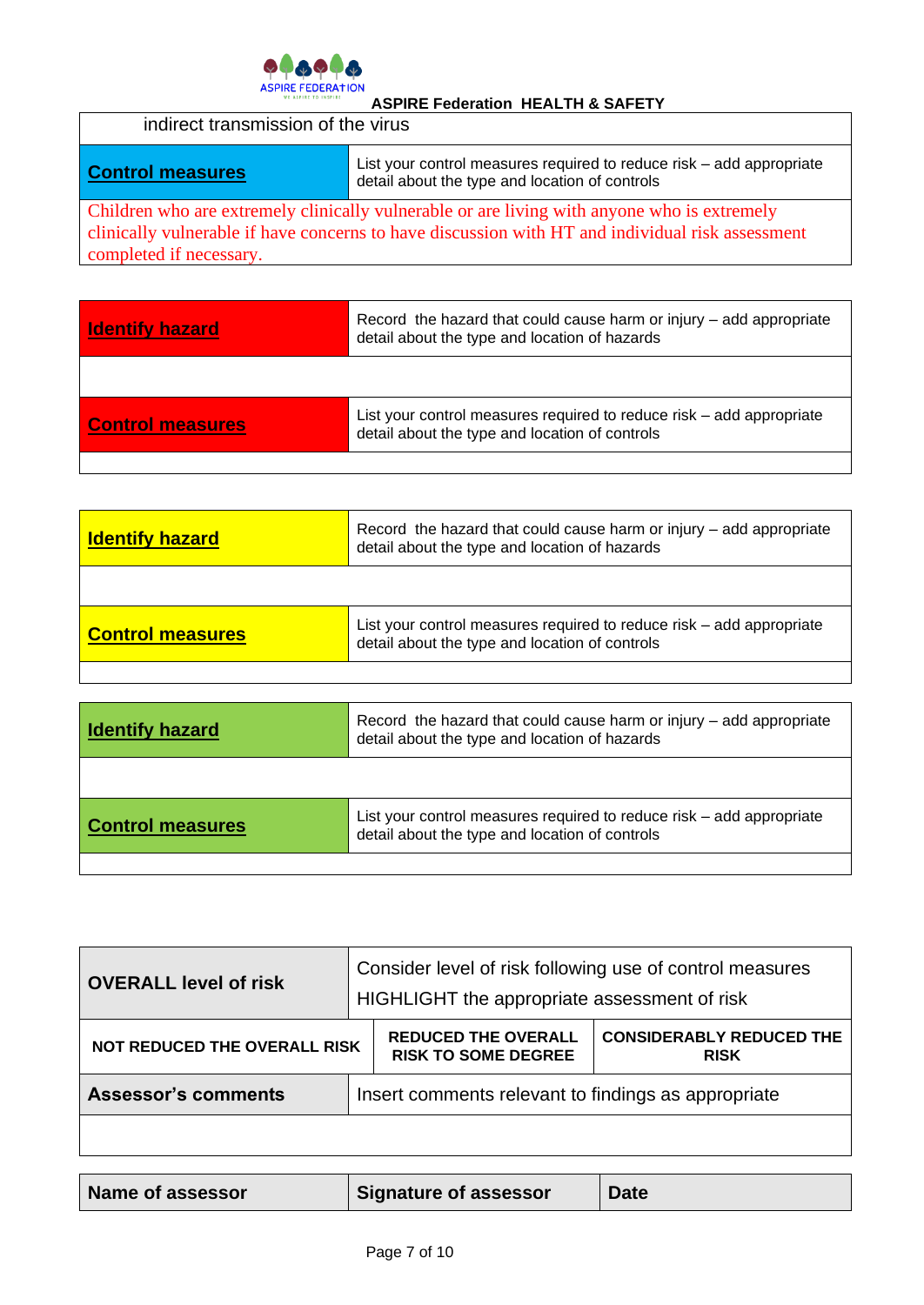

| <b>Manager's comments</b> | Insert comments relevant to assessment as appropriate |  |
|---------------------------|-------------------------------------------------------|--|
|                           |                                                       |  |
|                           |                                                       |  |
|                           |                                                       |  |

| Name of manager | <b>Signature of manager</b> | <b>Date</b> |
|-----------------|-----------------------------|-------------|
|                 |                             |             |

| <b>Risk assessment review 1</b>             |               |  |
|---------------------------------------------|---------------|--|
| <b>Date</b>                                 | After day one |  |
| CHANGES TO CONTROLS MEASURES AND OR HAZARDS |               |  |
|                                             |               |  |
|                                             |               |  |
| Who was involved in the Review              |               |  |
| Signature of those involved in the Review   |               |  |

| <b>Risk assessment review 2</b>             |             |  |
|---------------------------------------------|-------------|--|
| <b>Date</b>                                 | After day 3 |  |
| CHANGES TO CONTROLS MEASURES AND OR HAZARDS |             |  |
|                                             |             |  |
|                                             |             |  |
| Who was involved in the Review              |             |  |
| Signature of those involved in the Review   |             |  |

| <b>Risk assessment review 3</b>             |                  |  |
|---------------------------------------------|------------------|--|
| <b>Date</b>                                 | After first week |  |
| CHANGES TO CONTROLS MEASURES AND OR HAZARDS |                  |  |
|                                             |                  |  |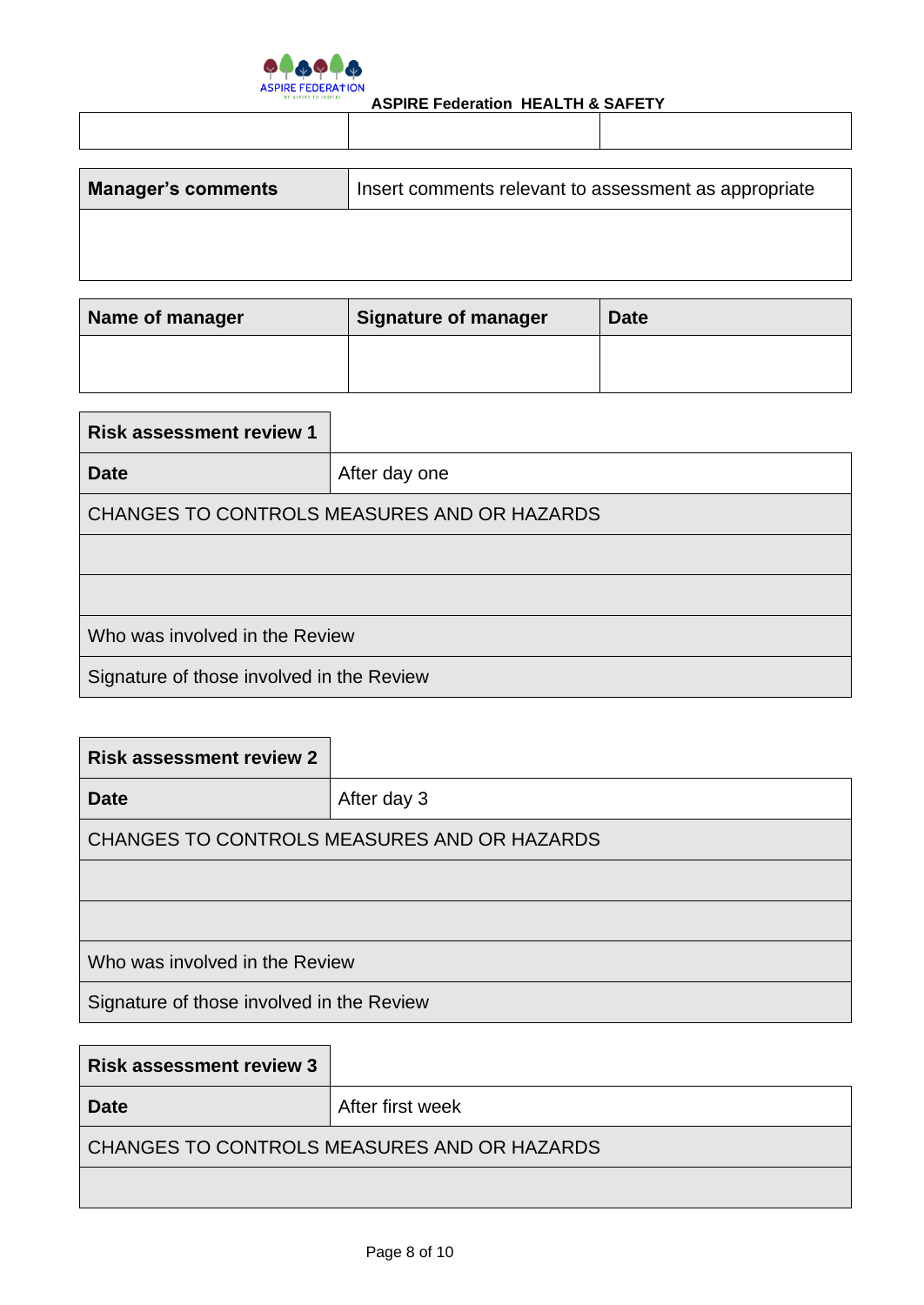

Who was involved in the Review

Signature of those involved in the Review

| <b>Risk assessment review 4</b>             |                   |  |
|---------------------------------------------|-------------------|--|
| <b>Date</b>                                 | After second week |  |
| CHANGES TO CONTROLS MEASURES AND OR HAZARDS |                   |  |
|                                             |                   |  |
|                                             |                   |  |
| Who was involved in the Review              |                   |  |
| Signature of those involved in the Review   |                   |  |

| <b>Risk assessment review 4</b>             |                   |  |
|---------------------------------------------|-------------------|--|
| Date                                        | After fourth week |  |
| CHANGES TO CONTROLS MEASURES AND OR HAZARDS |                   |  |
|                                             |                   |  |
|                                             |                   |  |
| Who was involved in the Review              |                   |  |
| Signature of those involved in the Review   |                   |  |

| <b>Risk assessment review 5</b>             |  |  |
|---------------------------------------------|--|--|
| <b>Date</b>                                 |  |  |
| CHANGES TO CONTROLS MEASURES AND OR HAZARDS |  |  |
|                                             |  |  |
|                                             |  |  |
| Who was involved in the Review              |  |  |
| Signature of those involved in the Review   |  |  |